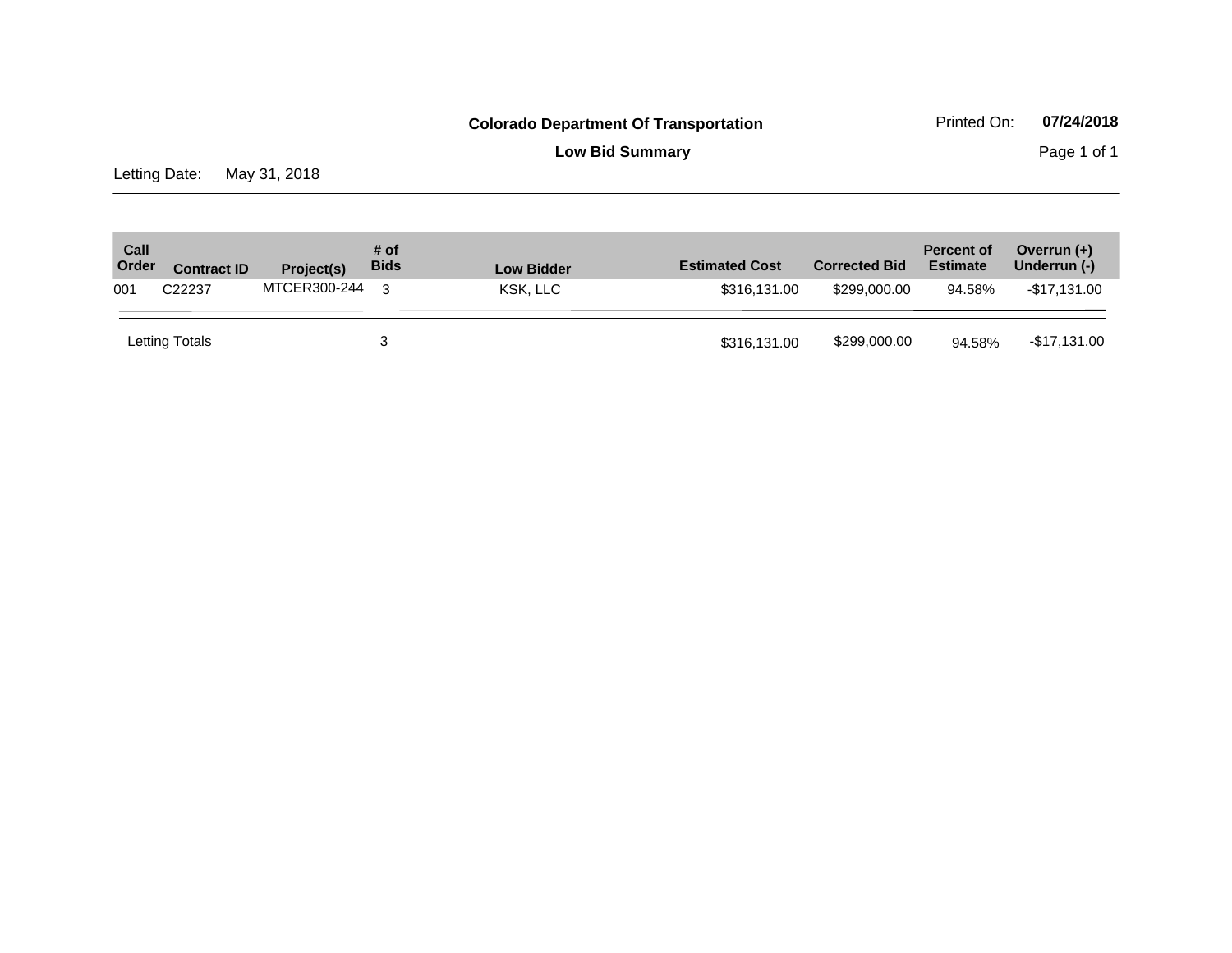|                              |                                                           |                                                                                      | <b>Colorado Department Of Transportation</b>                                                    | Printed On:                        | 07/24/2018  |
|------------------------------|-----------------------------------------------------------|--------------------------------------------------------------------------------------|-------------------------------------------------------------------------------------------------|------------------------------------|-------------|
|                              |                                                           |                                                                                      | <b>Vendor Ranking</b>                                                                           |                                    | Page 1 of 1 |
| Letting No:                  | 20180531                                                  | Contract ID:                                                                         | C <sub>22237</sub>                                                                              | Project(s): MTCER300-244           |             |
| Letting Date:                | May 31, 2018                                              | Region:                                                                              | 3                                                                                               |                                    |             |
| Letting Time:                | 10:00 AM                                                  |                                                                                      | Contract Time: 70 WORKING DAYS                                                                  | Counties: EAGLE, GARFIELD,<br>MESA |             |
| <b>Contract Description:</b> |                                                           |                                                                                      |                                                                                                 |                                    |             |
|                              | DESCRIPTION OF PROJECT                                    |                                                                                      |                                                                                                 |                                    |             |
|                              |                                                           |                                                                                      | This project will consist of removal and replacement of highway signs, posts, and bases on U.S. |                                    |             |
|                              |                                                           | 6C from MP 37.161 to 46.058, US 6D from MP 92.26 to 110.81, US 6E from MP 149.718 to | Highway (US) 6A from mile point (MP) 11.08 to 26.08, on US 6B from MP 33.56 to 34.375, US       |                                    |             |
|                              |                                                           |                                                                                      | 174.54, US 6L from MP 88.895 to 91.24, and US 6M from MP 62.305 to 88.895, as shown in          |                                    |             |
|                              | the project plans or as directed by the project engineer. |                                                                                      |                                                                                                 |                                    |             |
| Contractor                   |                                                           |                                                                                      | Bids will only be accepted from bidders who submit a completed Competitive Sealed Best Value    |                                    |             |
|                              |                                                           | Bid Form by no later than 10:00AM on May 24, 2018 to william.crawford@state.co.us.   |                                                                                                 |                                    |             |

REGION 3 Highways 6A, 6B, 6C, 6D, 6E, 6L, AND 6M Counties Mesa, Garfield, and Eagle

| Rank | <b>Vendor ID</b> | <b>Vendor Name</b>                                 | <b>Total Bid</b> | <b>Percent Of</b><br><b>Low Bid</b> | <b>Percent Of</b><br><b>Estimate</b> |
|------|------------------|----------------------------------------------------|------------------|-------------------------------------|--------------------------------------|
|      | 1713A            | KSK, LLC                                           | \$299,000.00     | 100.00%                             | 94.58%                               |
| 0    | -EST-            | <b>Engineer's Estimate</b>                         | \$316,131.00     | 105.73%                             | 100.00%                              |
| 2    | 1342A            | CC ENTERPRISES - TRAFFIC CONTROL SPECIALISTS, INC. | \$341,482.00     | 114.21%                             | 108.02%                              |
| 3    | 678A             | WORKZONE TRAFFIC CONTROL, INC                      | \$376,996.00     | 126.09%                             | 119.25%                              |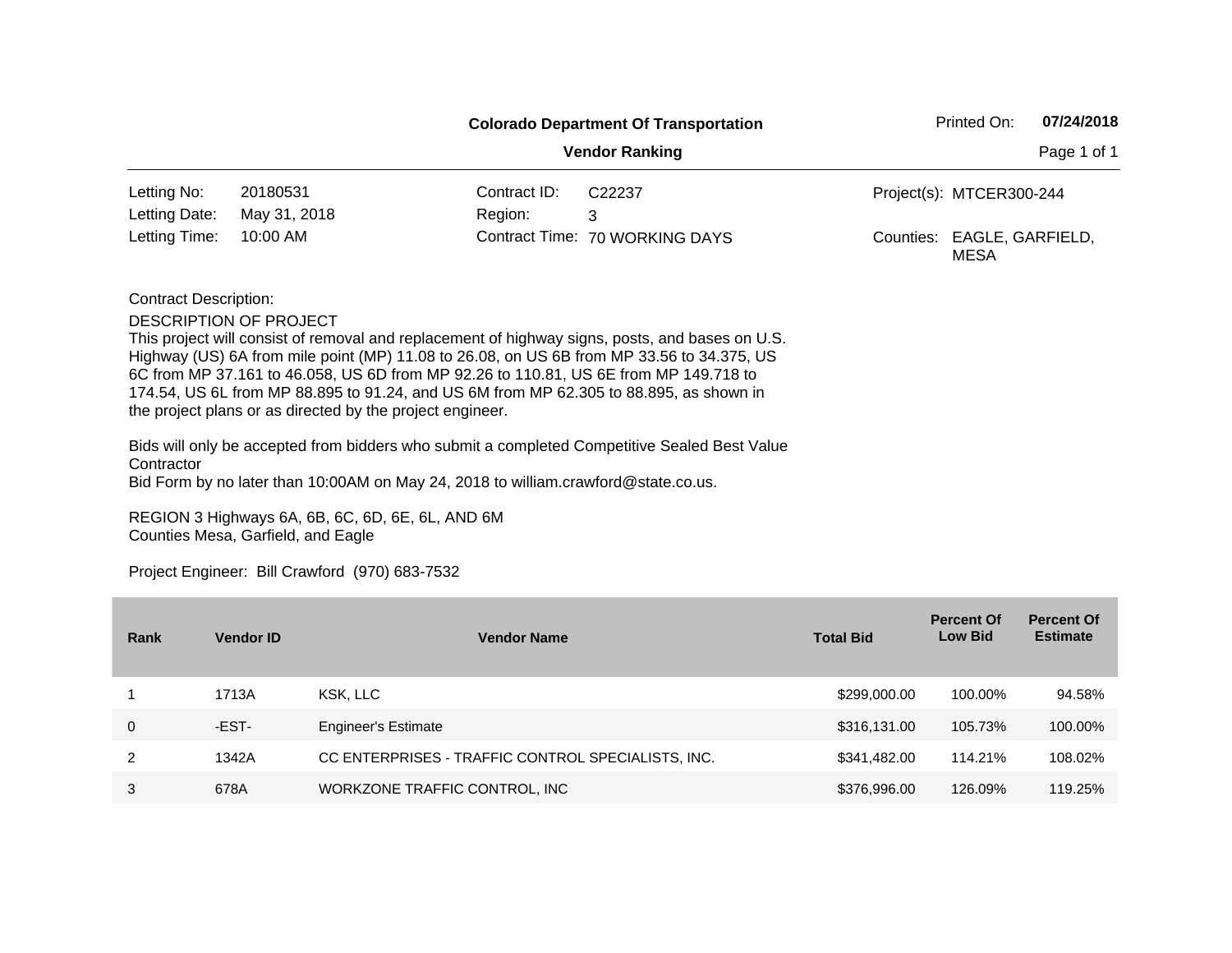**Quantity Unit Price Unit Price Ext** Item Code Description Quantity Unit Price Amount Unit Price Amount Unit Price **Ext Unit Price Amount Ext Amount (0) -EST-Engineer's Estimate (1) 1713A KSK, LLC (2) 1342A CC ENTRPRS TRAFFIC CONTROL SPECIALISTS Description SECTION:** 0001 BID ITEMS **LCC:** 202-00810 Removal of Ground Sign 160.000 EACH 50.00000 8,000.00 50.00000 8,000.00 50.00000 8,000.00 202-00821 Removal of Sign Panel 1,420.000 EACH 10.00000 14,200.00 6.00000 8,520.00 25.00000 35,500.00 210-00815 Reset Sign Panel 5.000 EACH 60.00000 300.00 130.00000 650.00 100.00000 500.00 614-00025 Sign Panel (Class I) (Install Only) 10,000.000 SF 8.50000 85,000.00 7.50000 75,000.00 8.00000 80,000.00 614-00027 Sign Panel (Class II) (Install Only) 646.000 SF 11.00000 7,106.00 10.00000 6,460.00 9.00000 5,814.00 614-00028 Sign Panel (Class III) (Install Only) 198.000 SF 15.00000 2,970.00 15.00000 2,970.00 11.00000 2,178.00 614-01401 Steel Sign Support Casting 450.000 EACH 100.00000 45,000.00 120.00000 54,000.00 175.00000 78,750.00 614-01512 Steel Sign Support (2-Inch Round)(Post) 1,050.000 LF 6.00000 6,300.00 6.00000 6,300.00 6.00000 6,300.00 614-01522 Steel Sign Support (2-Inch Round)(Socket) 65.000 EACH 100.00000 6,500.00 95.00000 6,175.00 100.00000 6,500.00 614-01575 Steel Sign Support (2-1/2 Inch Round NP-40)(Post) 480.000 LF 15.00000 7,200.00 15.00000 7,200.00 25.00000 12,000.00 614-01578 Steel Sign Support (2-1/2 Inch Round NP-40)(Slipbase) 75.000 EACH 225.00000 16,875.00 225.00000 16,875.00 250.00000 18,750.00 614-01585 Steel Sign Support (2-1/2 Inch Round Sch 80) (Post) 460.000 LF 21.00000 9,660.00 21.00000 9,660.00 25.00000 11,500.00 620-00020 Sanitary Facility 2.000 EACH 750.00000 1,500.00 100.00000 200.00 1,800.00000 3,600.00 10:00 AM Counties: EAGLE. GARFIELD, MESA Letting Date: May 31, 2018 <sup>3</sup> C22237 Region: Letting Time: Letting No: 20180531 Contract ID: Counties:

**Tabulation of Bids Page 1 of 4 Page 1 of 4**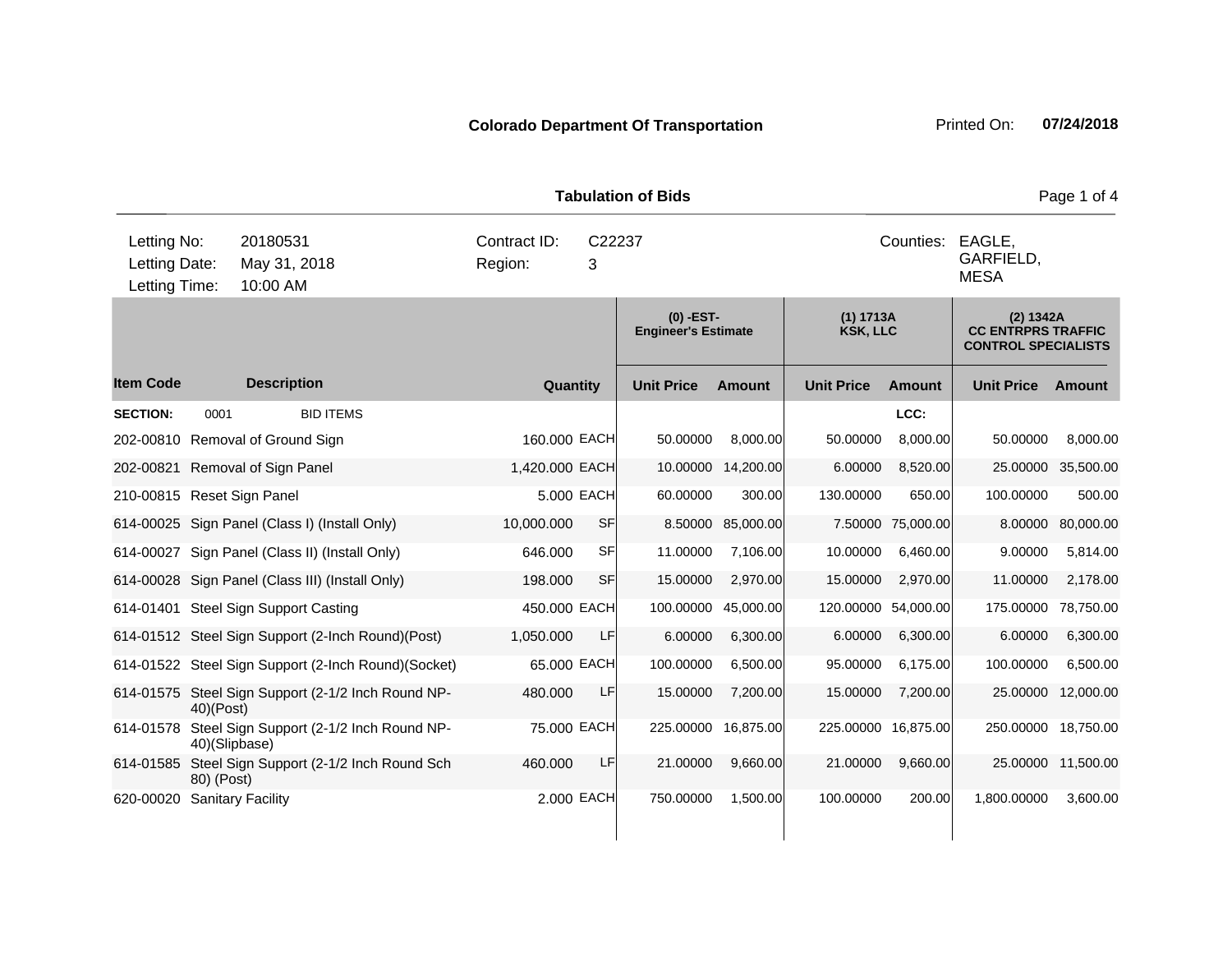**Quantity Unit Price Unit Price Ext** Item Code Description Quantity Unit Price Amount Unit Price Amount Unit Price **Ext Unit Price Amount Ext Amount (0) -EST-Engineer's Estimate (1) 1713A KSK, LLC (2) 1342A CC ENTRPRS TRAFFIC CONTROL SPECIALISTS Description SECTION:** 0001 BID ITEMS **LCC:** 626-00000 Mobilization 1.000 L S 50,000.00000 50,000.00 47,006.00000 47,006.00 30,000.00000 30,000.00 630-00000 Flagging 520.000 HOUR 25.00000 13,000.00 16.00000 8,320.00 15.00000 7,800.00 630-00012 Traffic Control Management 70.000 DAY 400.00000 28,000.00 500.00000 35,000.00 350.00000 24,500.00 630-80341 Construction Traffic Sign (Panel Size A) 14.000 EACH 5.00000 70.00 1.00000 14.00 10.00000 140.00 630-80342 Construction Traffic Sign (Panel Size B) 32.000 EACH 10.00000 320.00 1.00000 32.00 10.00000 320.00 630-80343 Construction Traffic Sign (Panel Size C) 8.000 EACH 10.00000 80.00 1.00000 8.00 10.00000 80.00 630-80358 Advance Warning Flashing or Sequencing Arrow Panel (C Type) 2.000 EACH 400.00000 800.00 5.00000 10.00 500.00000 1,000.00 630-80359 Portable Message Sign Panel 150.000 DAY 40.00000 6,000.00 40.00000 6,000.00 30.00000 4,500.00 630-80380 Traffic Cone 250.000 EACH 1.00000 250.00 1.00000 250.00 1.00000 250.00 630-85041 Mobile Attenuator 70.000 DAY 100.00000 7,000.00 5.00000 350.00 50.00000 3,500.00 **Section Totals: \$316,131.00 \$299,000.00 \$341,482.00 Contract Grand Totals \$316,131.00 \$299,000.00 \$341,482.00** 10:00 AM Counties: EAGLE. GARFIELD, MESA Letting Date: May 31, 2018 <sup>3</sup> C22237 Region: Letting Time: Letting No: 20180531 Contract ID: Counties:

**Tabulation of Bids** Page 2 of 4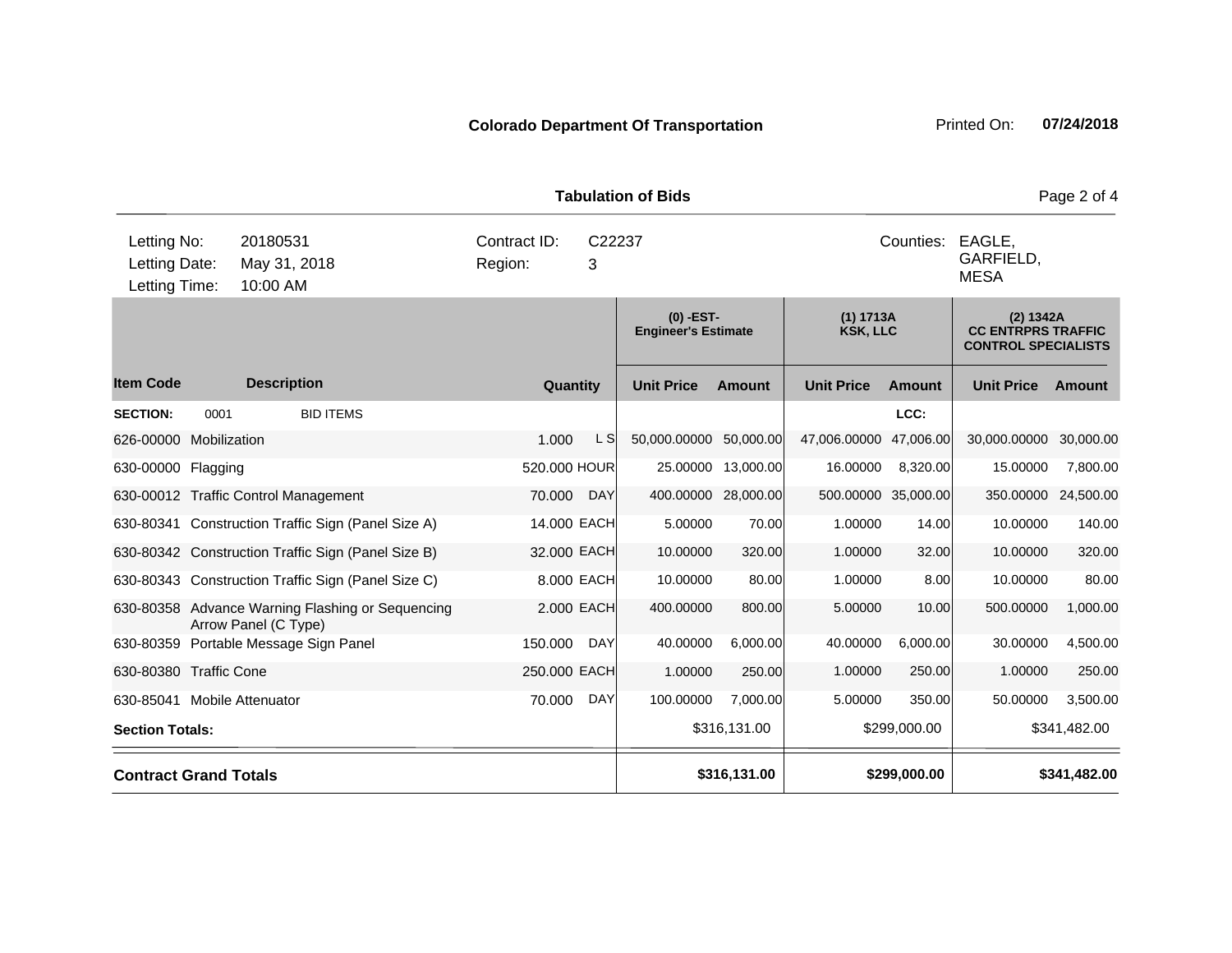|                                               |              |                                                           |                         |              | <b>Tabulation of Bids</b>                              |                     |                   |                  |                          | Page 3 of 4 |
|-----------------------------------------------|--------------|-----------------------------------------------------------|-------------------------|--------------|--------------------------------------------------------|---------------------|-------------------|------------------|--------------------------|-------------|
| Letting No:<br>Letting Date:<br>Letting Time: |              | 20180531<br>May 31, 2018<br>10:00 AM                      | Contract ID:<br>Region: | 3            | C22237                                                 |                     |                   | Counties: EAGLE, | GARFIELD,<br><b>MESA</b> |             |
|                                               |              |                                                           |                         |              | (3) 678A<br><b>WORK ZONE TRAFFIC</b><br><b>CONTROL</b> |                     |                   |                  |                          |             |
| <b>Item Code</b>                              |              | <b>Description</b>                                        |                         | Quantity     | <b>Unit Price</b>                                      | Amount              | <b>Unit Price</b> | Amount           | <b>Unit Price</b>        | Amount      |
| <b>SECTION:</b>                               | 0001         | <b>BID ITEMS</b>                                          |                         |              |                                                        |                     |                   | LCC:             |                          |             |
|                                               |              | 202-00810 Removal of Ground Sign                          |                         | 160.000 EACH | 50.00000                                               | 8,000.00            |                   |                  |                          |             |
|                                               |              | 202-00821 Removal of Sign Panel                           | 1,420.000 EACH          |              |                                                        | 20.00000 28,400.00  |                   |                  |                          |             |
| 210-00815 Reset Sign Panel                    |              |                                                           |                         | 5.000 EACH   | 90.00000                                               | 450.00              |                   |                  |                          |             |
|                                               |              | 614-00025 Sign Panel (Class I) (Install Only)             | 10,000.000              | <b>SF</b>    | 8.00000                                                | 80,000.00           |                   |                  |                          |             |
|                                               |              | 614-00027 Sign Panel (Class II) (Install Only)            | 646.000                 | <b>SF</b>    | 10.00000                                               | 6,460.00            |                   |                  |                          |             |
|                                               |              | 614-00028 Sign Panel (Class III) (Install Only)           | 198.000                 | <b>SF</b>    | 12.00000                                               | 2,376.00            |                   |                  |                          |             |
|                                               |              | 614-01401 Steel Sign Support Casting                      |                         | 450.000 EACH | 180.00000                                              | 81,000.00           |                   |                  |                          |             |
|                                               |              | 614-01512 Steel Sign Support (2-Inch Round)(Post)         | 1,050.000               | LF           | 6.00000                                                | 6,300.00            |                   |                  |                          |             |
|                                               |              | 614-01522 Steel Sign Support (2-Inch Round)(Socket)       |                         | 65.000 EACH  | 110.00000                                              | 7,150.00            |                   |                  |                          |             |
|                                               | $40)$ (Post) | 614-01575 Steel Sign Support (2-1/2 Inch Round NP-        | 480.000                 | LF           | 20.00000                                               | 9,600.00            |                   |                  |                          |             |
| 614-01578                                     |              | Steel Sign Support (2-1/2 Inch Round NP-<br>40)(Slipbase) |                         | 75.000 EACH  |                                                        | 250.00000 18,750.00 |                   |                  |                          |             |
| 614-01585                                     | 80) (Post)   | Steel Sign Support (2-1/2 Inch Round Sch                  | 460.000                 | LF           |                                                        | 28.00000 12,880.00  |                   |                  |                          |             |
| 620-00020                                     |              | <b>Sanitary Facility</b>                                  |                         | 2.000 EACH   | 1,200.00000                                            | 2,400.00            |                   |                  |                          |             |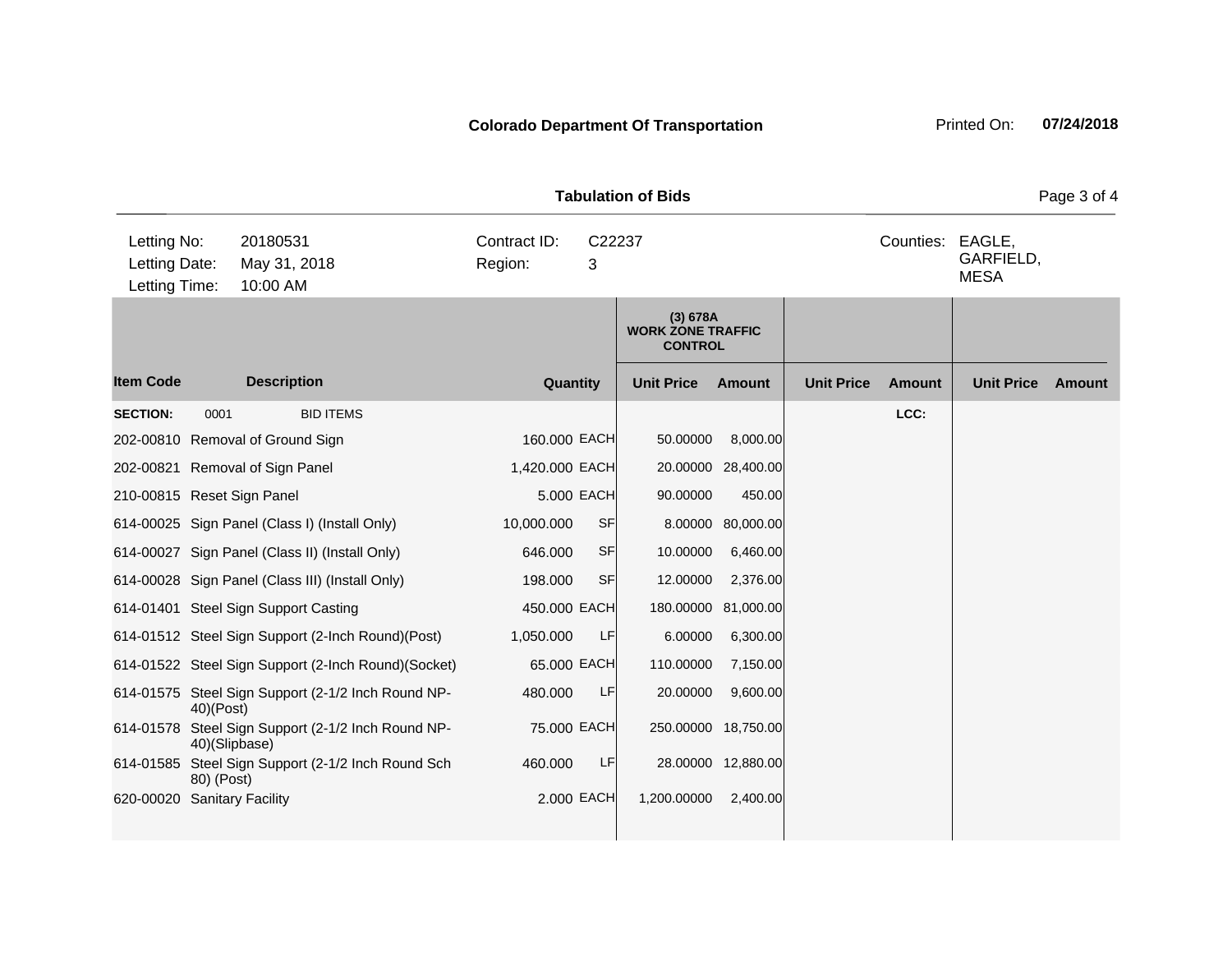**Quantity Unit Price Unit Price Item Code Amount Unit Price Amount Ext Ext Unit Price Amount Ext (3) 678A WORK ZONE TRAFFIC CONTROL Description SECTION:** 0001 BID ITEMS **LCC:** 626-00000 Mobilization 1.000 L S 61,200.00000 61,200.00 630-00000 Flagging 600 Control Control of the 520.000 HOUR 20.00000 10,400.00 630-00012 Traffic Control Management 70.000 DAY 300.00000 21,000.00 630-80341 Construction Traffic Sign (Panel Size A) 14.000 EACH 20.00000 280.00 630-80342 Construction Traffic Sign (Panel Size B) 32.000 EACH 20.00000 640.00 630-80343 Construction Traffic Sign (Panel Size C) 8.000 EACH 20.00000 160.00 630-80358 Advance Warning Flashing or Sequencing Arrow Panel (C Type) 2.000 EACH 500.00000 1,000.00 630-80359 Portable Message Sign Panel 150.000 DAY 52.00000 7,800.00 630-80380 Traffic Cone 250.000 EACH 1.00000 250.00 630-85041 Mobile Attenuator 70.000 DAY 150.00000 10,500.00 **Section Totals:**  $\bullet$  **Section Totals:**  $\bullet$  **S376,996.00 Contract Grand Totals \$376,996.00** 10:00 AM Counties: EAGLE. GARFIELD, MESA Letting Date: May 31, 2018 <sup>3</sup> C22237 Region: Letting Time: Letting No: 20180531 Contract ID: Counties:

**Tabulation of Bids** Page 4 of 4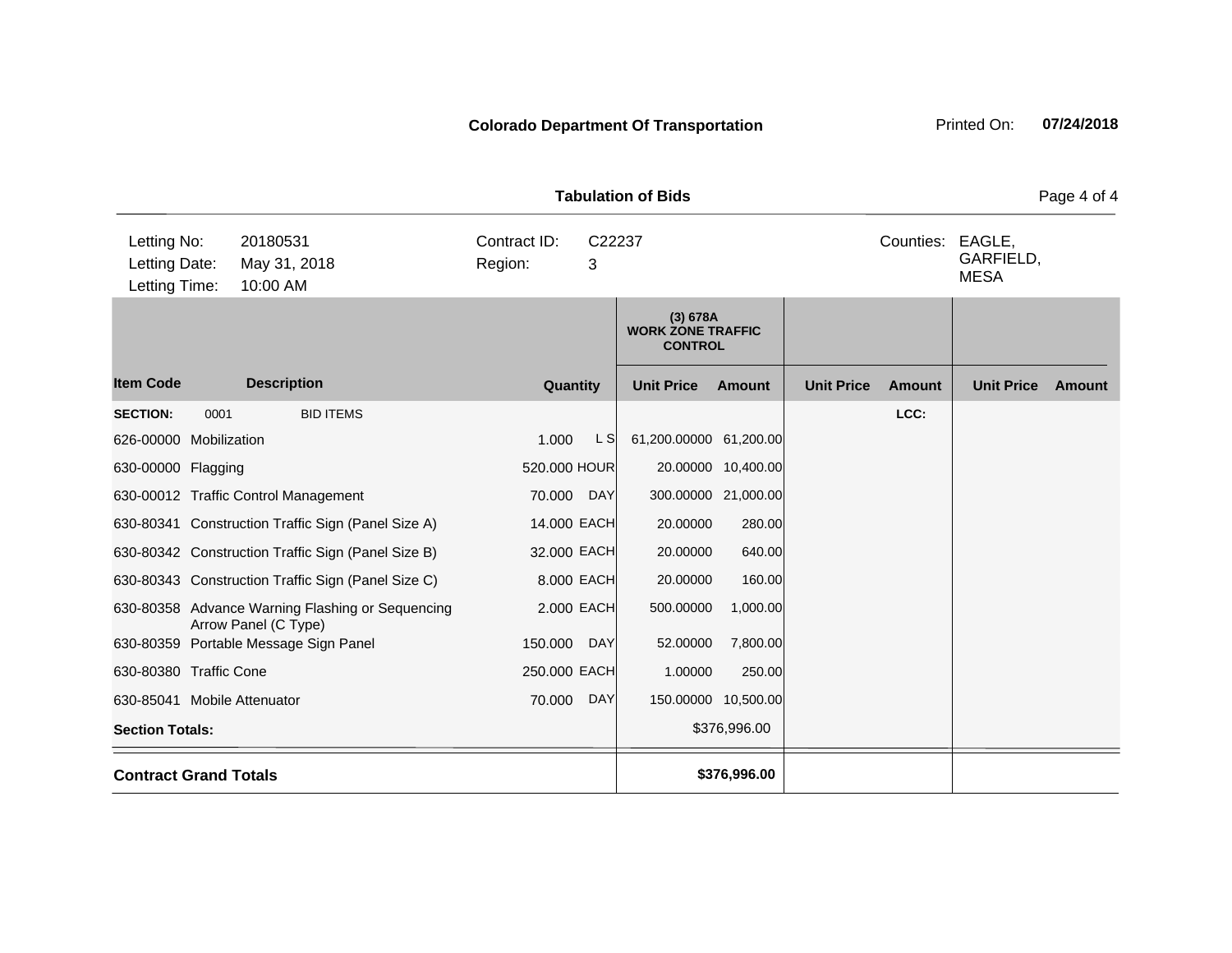| <b>Colorado Department Of Transportation</b> | Printed On: | 07/24/2018 |
|----------------------------------------------|-------------|------------|
|----------------------------------------------|-------------|------------|

**Low Bid Item Analysis Page 1 of 7 Page 1 of 7** 

| Letting No:                | 20180531 | Contract ID: | C22237                         | Counties: EAGLE. |                            |
|----------------------------|----------|--------------|--------------------------------|------------------|----------------------------|
| Letting Date: May 31, 2018 |          | Region: 3    |                                |                  | GARFIELD.                  |
| Letting Time: 10:00 AM     |          |              | Contract Time: 70 WORKING DAYS |                  | $Project(s): MFEER300-244$ |

Contract Description:

DESCRIPTION OF PROJECT

This project will consist of removal and replacement of highway signs, posts, and bases on U.S. Highway (US) 6A from mile point (MP) 11.08 to 26.08, on US 6B from MP 33.56 to 34.375, US 6C from MP 37.161 to 46.058, US 6D from MP 92.26 to 110.81, US 6E from MP 149.718 to 174.54, US 6L from MP 88.895 to 91.24, and US 6M from MP 62.305 to 88.895, as shown in the project plans or as directed by the project engineer.

Bids will only be accepted from bidders who submit a completed Competitive Sealed Best Value Contractor Bid Form by no later than 10:00AM on May 24, 2018 to william.crawford@state.co.us.

REGION 3 Highways 6A, 6B, 6C, 6D, 6E, 6L, AND 6M Counties Mesa, Garfield, and Eagle

| Line            | Item/<br><b>Description</b>                      | Quantity         | Estimated<br>Price | Bid Price/<br>Units      | Estimated<br>Amount | <b>Bid Amount</b> | <b>Bid Est</b><br>% | Overrun $(+)$<br>Underrun (-) |
|-----------------|--------------------------------------------------|------------------|--------------------|--------------------------|---------------------|-------------------|---------------------|-------------------------------|
| <b>SECTION:</b> | 0001                                             | <b>BID ITEMS</b> |                    |                          |                     |                   |                     |                               |
| 0005            | 202-00810<br>Removal of Ground Sign              | 160.000          | 50.00000           | 50.00000<br><b>EACH</b>  | 8.000.00            | 8.000.00          | 100.00%             | 0.00                          |
| 0010            | 202-00821<br>Removal of Sign Panel               | 1.420.000        | 10.00000           | 6.00000<br><b>EACH</b>   | 14.200.00           | 8,520.00          | 60.00%              | $-5,680.00$                   |
| 0015            | 210-00815<br>Reset Sign Panel                    | 5.000            | 60.00000           | 130.00000<br><b>EACH</b> | 300.00              | 650.00            | 216.67%             | 350.00                        |
| 0020            | 614-00025<br>Sign Panel (Class I) (Install Only) | 10.000.000       | 8.50000            | 7.50000<br><b>SF</b>     | 85,000,00           | 75,000,00         | 88.24%              | $-10.000.00$                  |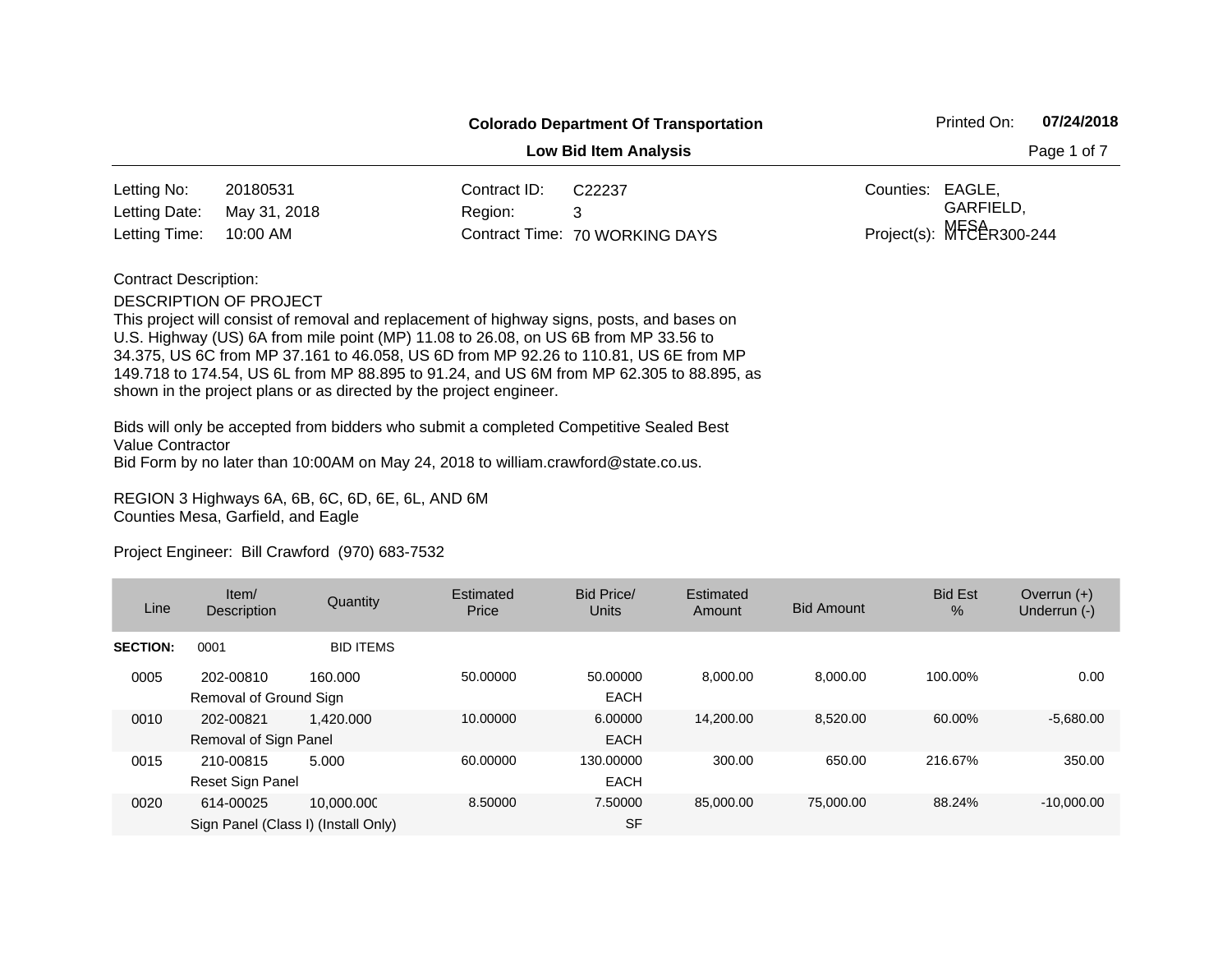| <b>Colorado Department Of Transportation</b> | Printed On: | 07/24/2018 |
|----------------------------------------------|-------------|------------|
|----------------------------------------------|-------------|------------|

**Low Bid Item Analysis Page 2 of 7 Page 2 of 7** 

| Letting No:                | 20180531 | Contract ID: | C22237                         | Counties: EAGLE. |                            |
|----------------------------|----------|--------------|--------------------------------|------------------|----------------------------|
| Letting Date: May 31, 2018 |          | Region: 3    |                                |                  | GARFIELD.                  |
| Letting Time: 10:00 AM     |          |              | Contract Time: 70 WORKING DAYS |                  | Project(s): $MFEER300-244$ |

### Contract Description:

#### DESCRIPTION OF PROJECT

This project will consist of removal and replacement of highway signs, posts, and bases on U.S. Highway (US) 6A from mile point (MP) 11.08 to 26.08, on US 6B from MP 33.56 to 34.375, US 6C from MP 37.161 to 46.058, US 6D from MP 92.26 to 110.81, US 6E from MP 149.718 to 174.54, US 6L from MP 88.895 to 91.24, and US 6M from MP 62.305 to 88.895, as shown in the project plans or as directed by the project engineer.

Bids will only be accepted from bidders who submit a completed Competitive Sealed Best Value Contractor Bid Form by no later than 10:00AM on May 24, 2018 to william.crawford@state.co.us.

REGION 3 Highways 6A, 6B, 6C, 6D, 6E, 6L, AND 6M Counties Mesa, Garfield, and Eagle

| Line            | Item/<br>Description                               | Quantity                                              | Estimated<br>Price | Bid Price/<br>Units      | Estimated<br>Amount | <b>Bid Amount</b> | <b>Bid Est</b><br>$\%$ | Overrun $(+)$<br>Underrun (-) |
|-----------------|----------------------------------------------------|-------------------------------------------------------|--------------------|--------------------------|---------------------|-------------------|------------------------|-------------------------------|
| <b>SECTION:</b> | 0001                                               | <b>BID ITEMS</b>                                      |                    |                          |                     |                   |                        |                               |
| 0025            | 614-00027<br>Sign Panel (Class II) (Install Only)  | 646,000                                               | 11.00000           | 10.00000<br><b>SF</b>    | 7.106.00            | 6.460.00          | 90.91%                 | $-646.00$                     |
| 0030            | 614-00028<br>Sign Panel (Class III) (Install Only) | 198,000                                               | 15.00000           | 15.00000<br><b>SF</b>    | 2,970.00            | 2.970.00          | 100.00%                | 0.00                          |
| 0035            | 614-01401<br>Steel Sign Support Casting            | 450.000                                               | 100.00000          | 120.00000<br><b>EACH</b> | 45.000.00           | 54.000.00         | 120.00%                | 9,000.00                      |
| 0040            | 614-01512                                          | 1.050.000<br>Steel Sign Support (2-Inch Round) (Post) | 6.00000            | 6.00000<br>LF.           | 6.300.00            | 6,300.00          | 100.00%                | 0.00                          |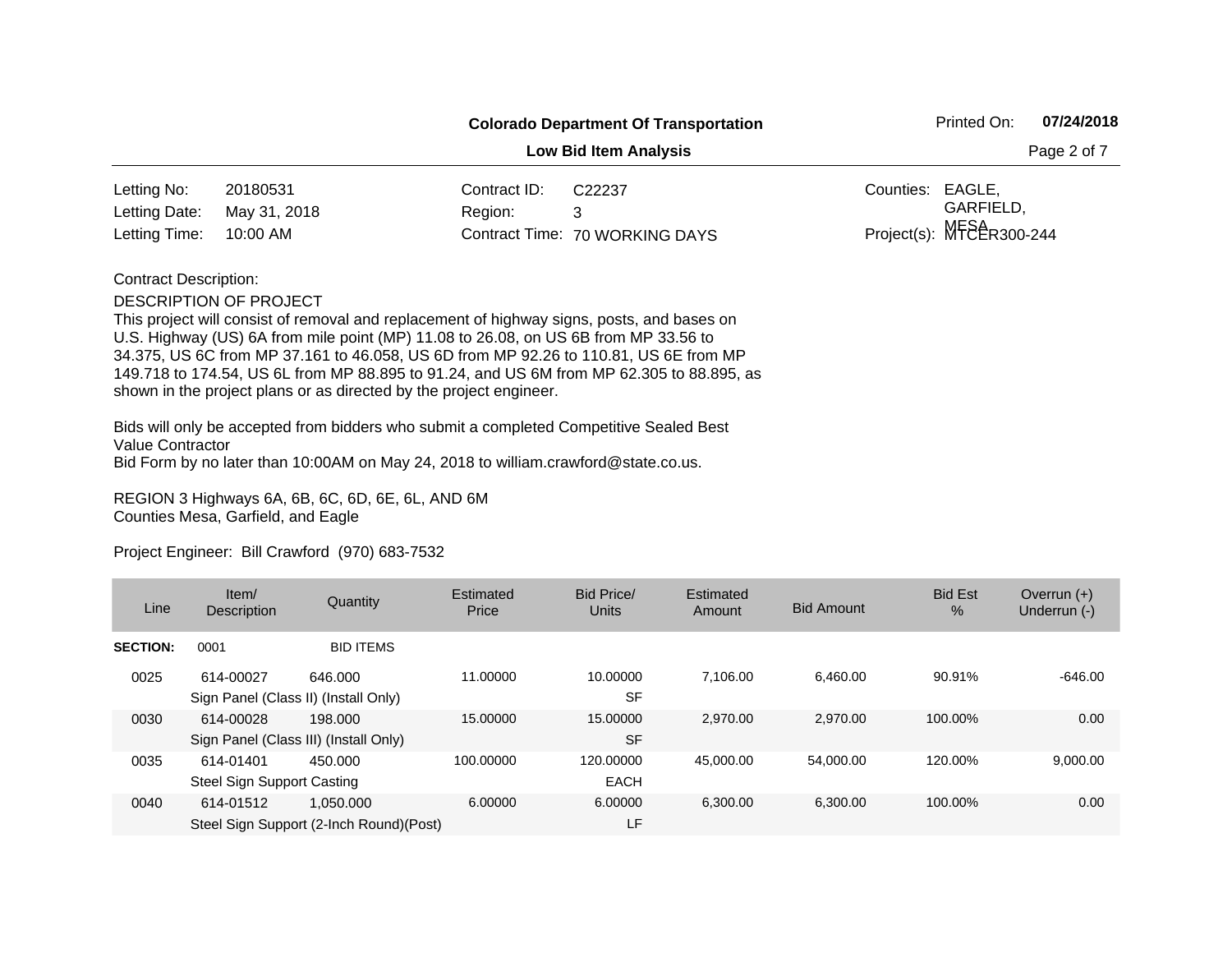| <b>Colorado Department Of Transportation</b> |  |
|----------------------------------------------|--|
|----------------------------------------------|--|

**Low Bid Item Analysis** 

| Page 3 of 7 |  |  |  |
|-------------|--|--|--|
|-------------|--|--|--|

| Letting No:                | 20180531 | Contract ID: | C22237                         | Counties: EAGLE, |                             |
|----------------------------|----------|--------------|--------------------------------|------------------|-----------------------------|
| Letting Date: May 31, 2018 |          | Region: 3    |                                |                  | GARFIELD,                   |
| Letting Time: 10:00 AM     |          |              | Contract Time: 70 WORKING DAYS |                  | Project(s): $MFE\&R300-244$ |

Contract Description:

DESCRIPTION OF PROJECT

This project will consist of removal and replacement of highway signs, posts, and bases on U.S. Highway (US) 6A from mile point (MP) 11.08 to 26.08, on US 6B from MP 33.56 to 34.375, US 6C from MP 37.161 to 46.058, US 6D from MP 92.26 to 110.81, US 6E from MP 149.718 to 174.54, US 6L from MP 88.895 to 91.24, and US 6M from MP 62.305 to 88.895, as shown in the project plans or as directed by the project engineer.

Bids will only be accepted from bidders who submit a completed Competitive Sealed Best Value Contractor Bid Form by no later than 10:00AM on May 24, 2018 to william.crawford@state.co.us.

REGION 3 Highways 6A, 6B, 6C, 6D, 6E, 6L, AND 6M Counties Mesa, Garfield, and Eagle

| Line            | Item/<br>Description       | Quantity                                             | Estimated<br>Price | <b>Bid Price/</b><br>Units | Estimated<br>Amount | <b>Bid Amount</b> | <b>Bid Est</b><br>$\%$ | Overrun $(+)$<br>Underrun (-) |
|-----------------|----------------------------|------------------------------------------------------|--------------------|----------------------------|---------------------|-------------------|------------------------|-------------------------------|
| <b>SECTION:</b> | 0001                       | <b>BID ITEMS</b>                                     |                    |                            |                     |                   |                        |                               |
| 0045            | 614-01522                  | 65.000<br>Steel Sign Support (2-Inch Round) (Socket) | 100.00000          | 95,00000<br><b>EACH</b>    | 6.500.00            | 6.175.00          | 95.00%                 | $-325.00$                     |
| 0050            | 614-01575<br>$40)$ (Post)  | 480.000<br>Steel Sign Support (2-1/2 Inch Round NP-  | 15.00000           | 15.00000<br>LF             | 7.200.00            | 7.200.00          | 100.00%                | 0.00                          |
| 0055            | 614-01578<br>40)(Slipbase) | 75,000<br>Steel Sign Support (2-1/2 Inch Round NP-   | 225,00000          | 225.00000<br><b>EACH</b>   | 16.875.00           | 16.875.00         | 100.00%                | 0.00                          |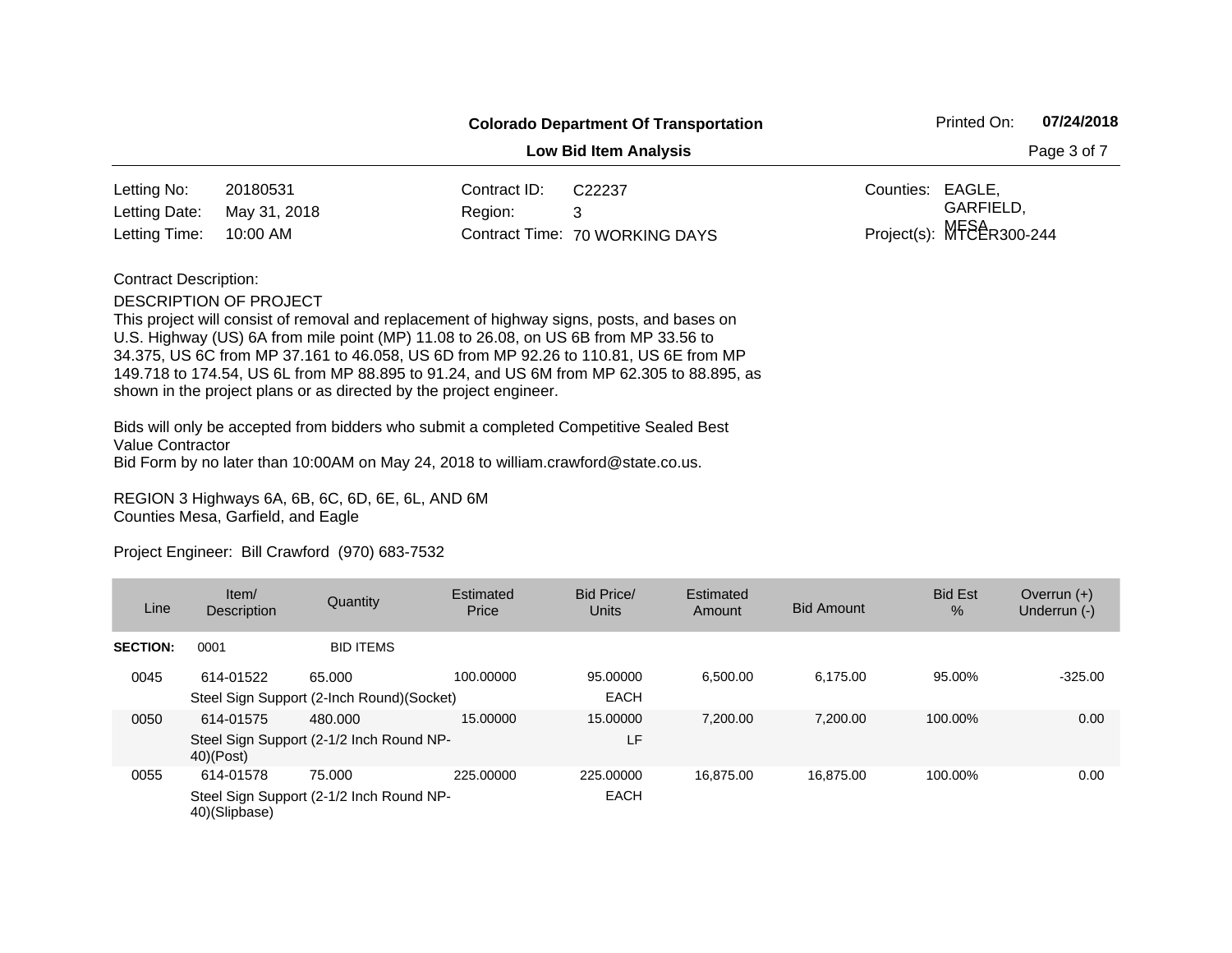| <b>Colorado Department Of Transportation</b> | Printed On: | 07/24/2018 |
|----------------------------------------------|-------------|------------|
|----------------------------------------------|-------------|------------|

**Low Bid Item Analysis Page 4 of 7 Page 4 of 7** 

| Letting No:                | 20180531 | Contract ID: | C22237                         | Counties: EAGLE. |                            |
|----------------------------|----------|--------------|--------------------------------|------------------|----------------------------|
| Letting Date: May 31, 2018 |          | Region:      |                                |                  | GARFIELD.                  |
| Letting Time: 10:00 AM     |          |              | Contract Time: 70 WORKING DAYS |                  | Project(s): $MFEER300-244$ |

Contract Description:

DESCRIPTION OF PROJECT

This project will consist of removal and replacement of highway signs, posts, and bases on U.S. Highway (US) 6A from mile point (MP) 11.08 to 26.08, on US 6B from MP 33.56 to 34.375, US 6C from MP 37.161 to 46.058, US 6D from MP 92.26 to 110.81, US 6E from MP 149.718 to 174.54, US 6L from MP 88.895 to 91.24, and US 6M from MP 62.305 to 88.895, as shown in the project plans or as directed by the project engineer.

Bids will only be accepted from bidders who submit a completed Competitive Sealed Best Value Contractor Bid Form by no later than 10:00AM on May 24, 2018 to william.crawford@state.co.us.

REGION 3 Highways 6A, 6B, 6C, 6D, 6E, 6L, AND 6M Counties Mesa, Garfield, and Eagle

| Line            | Item/<br>Description                  | Quantity                                                | Estimated<br>Price | Bid Price/<br><b>Units</b> | Estimated<br>Amount | <b>Bid Amount</b> | <b>Bid Est</b><br>$\%$ | Overrun $(+)$<br>Underrun (-) |
|-----------------|---------------------------------------|---------------------------------------------------------|--------------------|----------------------------|---------------------|-------------------|------------------------|-------------------------------|
| <b>SECTION:</b> | 0001                                  | <b>BID ITEMS</b>                                        |                    |                            |                     |                   |                        |                               |
| 0060            | 614-01585<br>(Post)                   | 460.000<br>Steel Sign Support (2-1/2 Inch Round Sch 80) | 21.00000           | 21.00000<br>LF             | 9.660.00            | 9,660.00          | 100.00%                | 0.00                          |
| 0065            | 620-00020<br><b>Sanitary Facility</b> | 2.000                                                   | 750.00000          | 100.00000<br><b>EACH</b>   | 1,500.00            | 200.00            | 13.33%                 | $-1,300.00$                   |
| 0070            | 626-00000<br>Mobilization             | 1.000                                                   | 50,000.00000       | 47,006.00000<br>L S        | 50.000.00           | 47,006.00         | 94.01%                 | $-2,994.00$                   |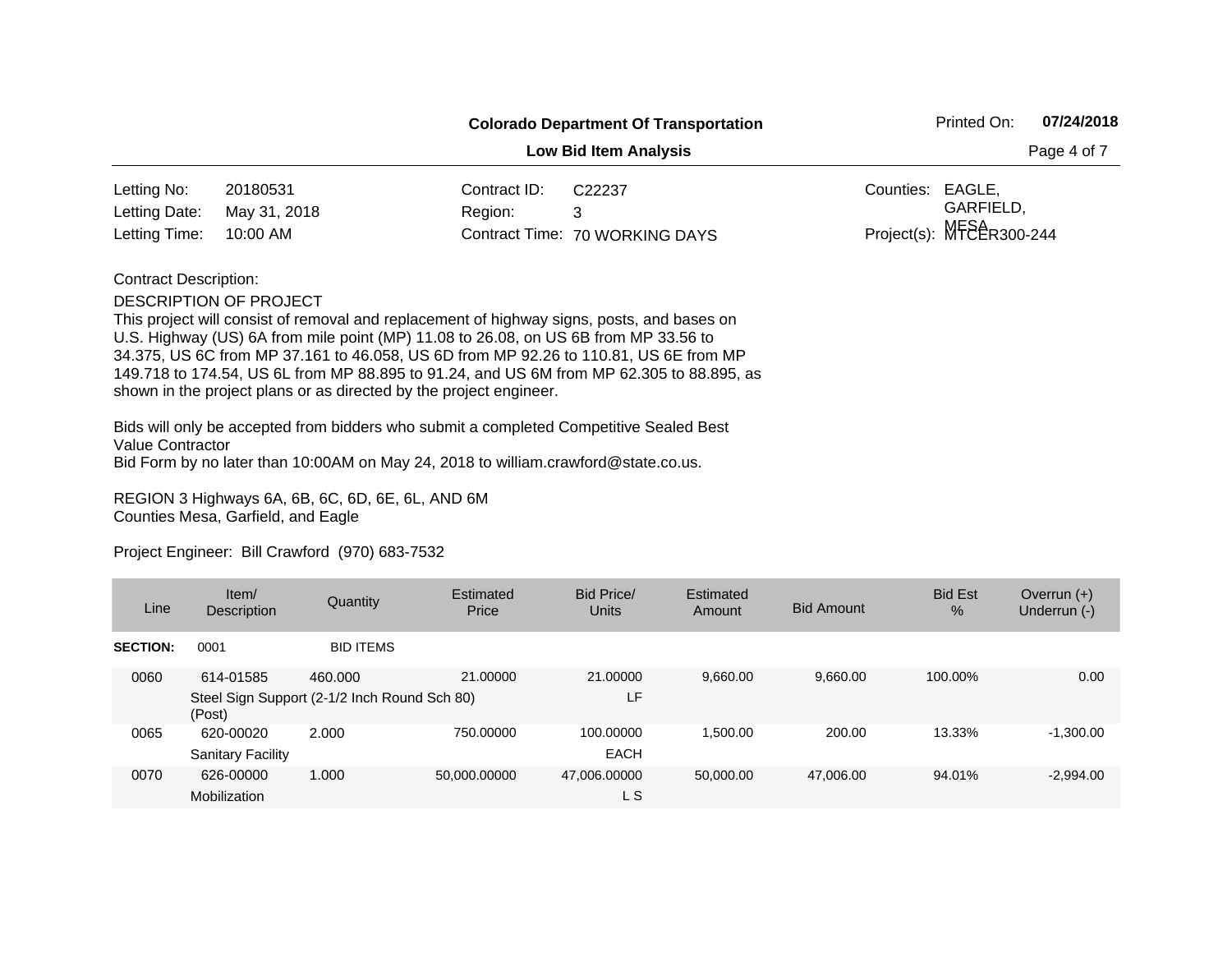| <b>Colorado Department Of Transportation</b> |  |
|----------------------------------------------|--|
|----------------------------------------------|--|

**Low Bid Item Analysis** 

| Page 5 of 7 |  |
|-------------|--|
|-------------|--|

| Letting No:                | 20180531 | Contract ID: | C22237                         | Counties: EAGLE. |                            |
|----------------------------|----------|--------------|--------------------------------|------------------|----------------------------|
| Letting Date: May 31, 2018 |          | Region: 3    |                                |                  | GARFIELD.                  |
| Letting Time: 10:00 AM     |          |              | Contract Time: 70 WORKING DAYS |                  | Project(s): $MFEER300-244$ |

## Contract Description:

#### DESCRIPTION OF PROJECT

This project will consist of removal and replacement of highway signs, posts, and bases on U.S. Highway (US) 6A from mile point (MP) 11.08 to 26.08, on US 6B from MP 33.56 to 34.375, US 6C from MP 37.161 to 46.058, US 6D from MP 92.26 to 110.81, US 6E from MP 149.718 to 174.54, US 6L from MP 88.895 to 91.24, and US 6M from MP 62.305 to 88.895, as shown in the project plans or as directed by the project engineer.

Bids will only be accepted from bidders who submit a completed Competitive Sealed Best Value Contractor Bid Form by no later than 10:00AM on May 24, 2018 to william.crawford@state.co.us.

REGION 3 Highways 6A, 6B, 6C, 6D, 6E, 6L, AND 6M Counties Mesa, Garfield, and Eagle

| Line            | Item/<br><b>Description</b>                    | Quantity                                           | Estimated<br>Price | Bid Price/<br>Units     | Estimated<br>Amount | <b>Bid Amount</b> | <b>Bid Est</b><br>$\%$ | Overrun $(+)$<br>Underrun (-) |
|-----------------|------------------------------------------------|----------------------------------------------------|--------------------|-------------------------|---------------------|-------------------|------------------------|-------------------------------|
| <b>SECTION:</b> | 0001                                           | <b>BID ITEMS</b>                                   |                    |                         |                     |                   |                        |                               |
| 0075            | 630-00000<br>Flagging                          | 520.000                                            | 25,00000           | 16.00000<br><b>HOUR</b> | 13.000.00           | 8.320.00          | 64.00%                 | $-4,680.00$                   |
| 0080            | 630-00012<br><b>Traffic Control Management</b> | 70.000                                             | 400.00000          | 500.00000<br><b>DAY</b> | 28,000,00           | 35,000,00         | 125.00%                | 7.000.00                      |
| 0085            | 630-80341                                      | 14.000<br>Construction Traffic Sign (Panel Size A) | 5.00000            | 1.00000<br><b>EACH</b>  | 70.00               | 14.00             | 20.00%                 | $-56.00$                      |
| 0090            | 630-80342                                      | 32,000<br>Construction Traffic Sign (Panel Size B) | 10.00000           | 1.00000<br><b>EACH</b>  | 320.00              | 32.00             | 10.00%                 | $-288.00$                     |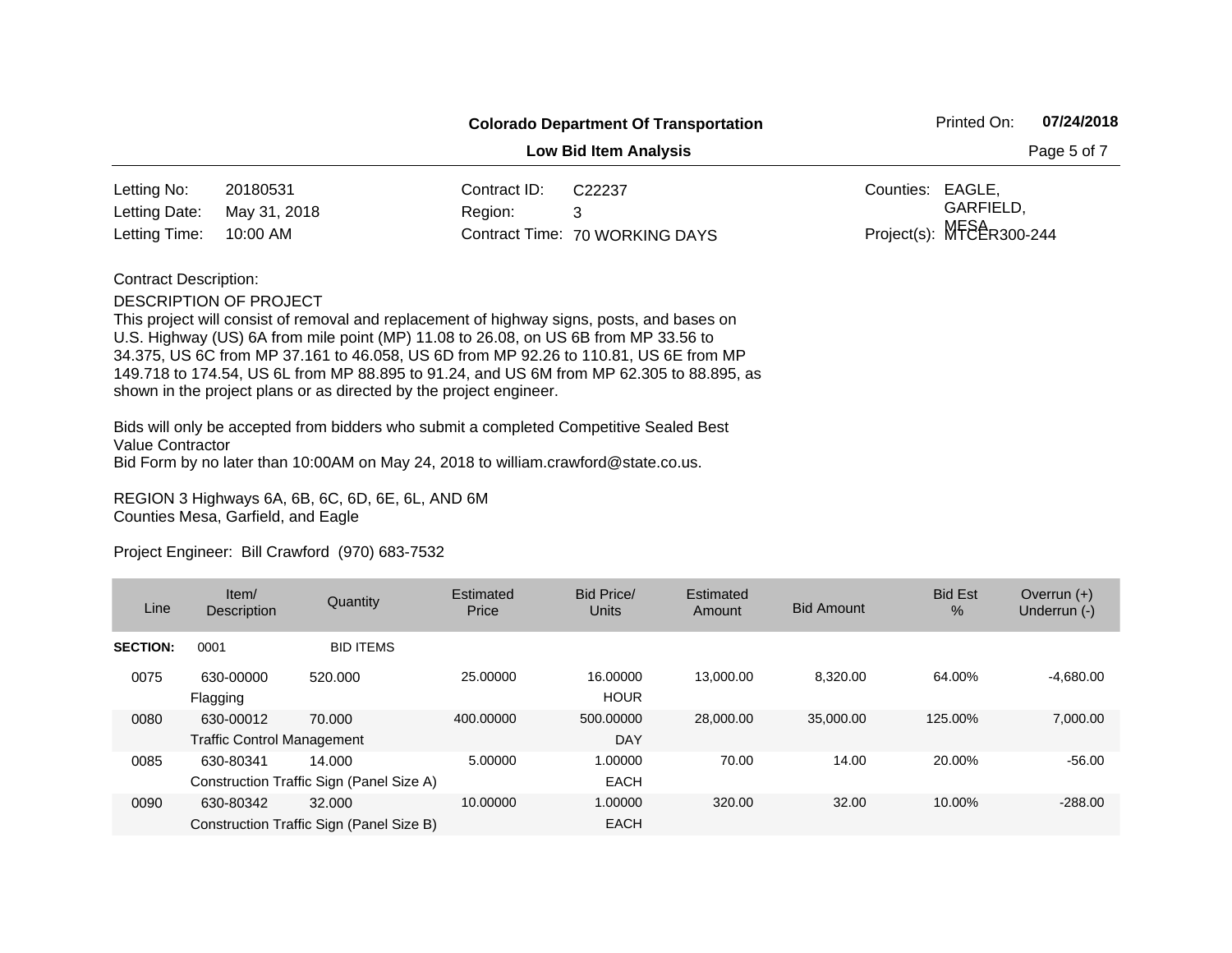| <b>Colorado Department Of Transportation</b> |  |
|----------------------------------------------|--|
|----------------------------------------------|--|

**Low Bid Item Analysis** 

| Page 6 of 7 |  |  |  |
|-------------|--|--|--|
|-------------|--|--|--|

| Letting No:                | 20180531 | Contract ID: | C22237                         | Counties: EAGLE. |                             |
|----------------------------|----------|--------------|--------------------------------|------------------|-----------------------------|
| Letting Date: May 31, 2018 |          | Region: 3    |                                |                  | GARFIELD.                   |
| Letting Time: 10:00 AM     |          |              | Contract Time: 70 WORKING DAYS |                  | Project(s): $MFE\&R300-244$ |

## Contract Description:

#### DESCRIPTION OF PROJECT

This project will consist of removal and replacement of highway signs, posts, and bases on U.S. Highway (US) 6A from mile point (MP) 11.08 to 26.08, on US 6B from MP 33.56 to 34.375, US 6C from MP 37.161 to 46.058, US 6D from MP 92.26 to 110.81, US 6E from MP 149.718 to 174.54, US 6L from MP 88.895 to 91.24, and US 6M from MP 62.305 to 88.895, as shown in the project plans or as directed by the project engineer.

Bids will only be accepted from bidders who submit a completed Competitive Sealed Best Value Contractor Bid Form by no later than 10:00AM on May 24, 2018 to william.crawford@state.co.us.

REGION 3 Highways 6A, 6B, 6C, 6D, 6E, 6L, AND 6M Counties Mesa, Garfield, and Eagle

| Line            | Item/<br><b>Description</b>              | Quantity                                              | Estimated<br>Price | Bid Price/<br><b>Units</b> | Estimated<br>Amount | <b>Bid Amount</b> | <b>Bid Est</b><br>$\%$ | Overrun $(+)$<br>Underrun (-) |
|-----------------|------------------------------------------|-------------------------------------------------------|--------------------|----------------------------|---------------------|-------------------|------------------------|-------------------------------|
| <b>SECTION:</b> | 0001                                     | <b>BID ITEMS</b>                                      |                    |                            |                     |                   |                        |                               |
| 0095            | 630-80343                                | 8.000<br>Construction Traffic Sign (Panel Size C)     | 10.00000           | 1.00000<br><b>EACH</b>     | 80.00               | 8.00              | 10.00%                 | $-72.00$                      |
| 0100            | 630-80358<br>Panel (C Type)              | 2.000<br>Advance Warning Flashing or Sequencing Arrow | 400.00000          | 5.00000<br><b>EACH</b>     | 800.00              | 10.00             | 1.25%                  | $-790.00$                     |
| 0105            | 630-80359<br>Portable Message Sign Panel | 150.000                                               | 40.00000           | 40.00000<br><b>DAY</b>     | 6.000.00            | 6.000.00          | 100.00%                | 0.00                          |